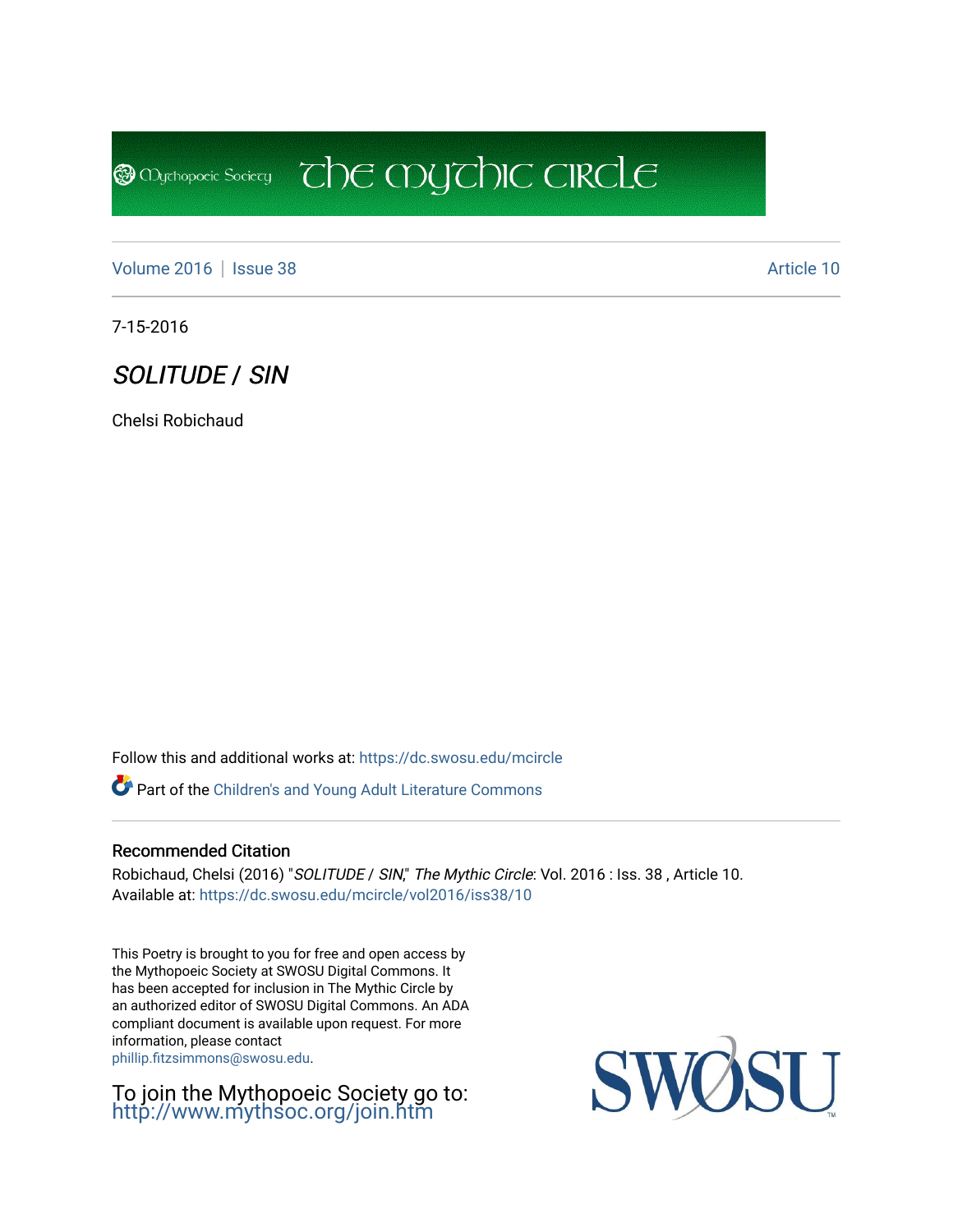# Mythcon 52: The Mythic, the Fantastic, and the Alien

Albuquerque, New Mexico; July 29 - August 1, 2022 <http://www.mythsoc.org/mythcon/mythcon-52.htm>



## Abstract

Reduced to a great nothingness, a lack of a lack, I wonder where my friends have gone. But surely it matters not in this loathsome sea. ///// I have sinned. Though the masses say it is no crime, I know of the dirt that covers me.